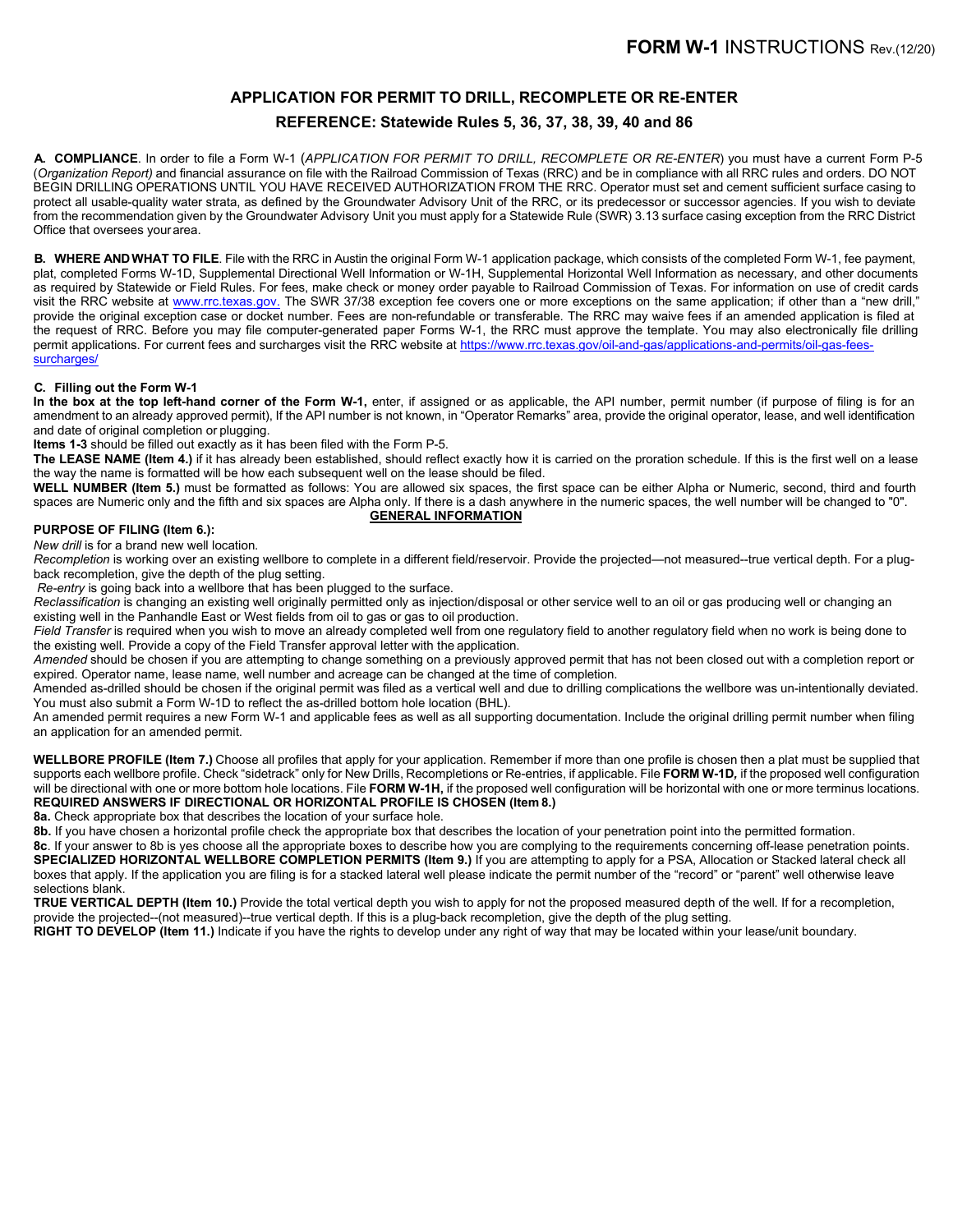#### **SURFACE LOCATION AND ACREAGE INFORMATION**

**RRC DISTRICT NO. (Item 12.)** Provide the district number associated to the County the surface of the well is located in.

**COUNTY (Item 13.)** Provide the County Name for where the surface location of the well is being located.

**SURFACE LOCATION (Item 14.)** Check the appropriate box that best describes the location of the surface hole. **GEOGRAPHIC LOCATION OF YOUR WELL (Item 15.)** Provide a distance and bearing from the nearest town in the county the well will be located. You must also provide geographic coordinates for the surface location of your well, no matter the purpose of filing. Choose the appropriate Datum and either provide X/Y(Northing/Easting) or Lat/Long coordinates. **LEGAL LOCATION INFORMATION (Items 16.-18. AND 22.)** Provide all pertinent legal location information for the tract of land the surface hole will be located. **ABSTRACT NUMBER (Item 19.)** If available, provide the abstract number associated to the survey the well is located.

**NEAREST LEASE LINE (Item 20.)** Provide the distance to the nearest lease line. For pooled units, if there is an unleased/non-pooled interest in a tract of the pooled unit that is nearer than the pooled unit line, give the distance to the nearest point on that unleased/non-pooled tract boundary.

Vertical wellbore profile that distance is from the surface location of the well.

Directional wellbore profile that distance is from the bottom hole location of the well.

Horizontal wellbore profile that distance is the nearest point to the lease line from the portion of the well between the first take point through to the last take point. **TOTAL NUMBER OF ACRES (Item 21.)** Provide the total acreage in the lease, pooled unit or unitized tract you are filing on. Multiple tracts may be pooled together to meet minimum drilling unit acreage requirements. Complete and attach Form P-12, *Certificate of Pooling Authority* and ensure your plat supports the P-12 and the tract identifiers listed.

**LEASE PERPENDICULAR CALLS (Item 23.)** Provide 2 non-parallel lease line calls.

**SURVEY PERPENDICULAR CALLS (Item 24.)** Provide 2 non-parallel survey/section line calls. A county line should not be used to derive a call from unless that county line is actually a boundary to the survey/section.

**POOLED UNIT (Item 25.)** Is the acreage in Item 21 associated to a pooled unit? If yes you must submit a signed Form P-12.

**UNITIZATION (Item 26.)** Is the acreage in Item 21 formed by Unitization hearing? If so, provide the Docket number for that hearing.

**SUBSTANDARD ACREAGE (Item 27.)** If you are applying for a well on substandard acreage and are trying to get a permit approval without having to get a SWR 38 exception, attach a completed and signed Form W-1A, *Substandard Acreage Certification*.

## **FIELD INFORMATION**

**RRC DISTRICT NO. (Item 28.)** Include the district number of the field you wish to complete in. This number may be different from the district number in Item 12. FIELD NO. (Item 29.) Add the field number associated with the field you are applying for. Note that a field may be associated to different districts which will have a different field number. Ensure the correct field number is provided. If you need more room use the Form W-1 *Field Information Addendum Page*. **FIELD NAME (Item 30.)** Provide the field name exactly as it is shown on the RRC proration schedule.

WELL TYPE (Item 31.) Use the following codes for Well Type: O = oil; G = gas; B = oil and gas; I = injection/disposal; R = storage; S = service; V = water supply; C = cathodic protection; T = exploratory test (core, stratigraphic, seismic, sulfur, uranium).

**COMPLETION DEPTH (Item 32.)** Enter the approximate completion depth at which you may complete in each field listed. This depth must be less than or equal to the Total Vertical Depth In Item 10.

**DISTANCE TO NEAREST WELL IN RESERVOIR (Item 33.)** Required only for wells identified as oil or gas in Item 31 and includes distance to any applied for, permitted location or completed well in the regulatory field being applied for.

**NUMBER OF WELLS ON LEASE IN THIS RESERVOIR (Item 34.)** Provide the total combined number of oil and gas wells only (include all applied for, permitted locations, and completed wells). Do NOT include injection, disposal or other types of service wells.

# **REQUESTS FOR EXCEPTIONS AND REQUIREMENTS OPERATOR MUST COMPLY WITH**

#### *REQUIREMENTS THAT OPERATOR MUST COMPLY WITH IF APPLICABLE TO THE INTENDED OPERATION BEING APPLIED FOR.*

**REQUESTS FOR SWR EXCEPTIONS (Item 35.)** The proposed location must be "regular" in terms of the RRC's spacing (Rule 37 or field rules), density (Rule 38 or field rules), and Assignment of Acreage (Rule 40) requirements for each listed field; otherwise, an exception to those requirements must be sought. Answer all questions that apply to this application. With your application remember to include waivers, a service list or supporting information for a request of unaffected status. See below for explanation of regular location and location requiring an exception. Any request for Publication must be accompanied by a Due Diligence letter explaining why you need to publish the notice instead of relying on direct notification. The Service List is stillrequired.

**REGULAR** locations are in accordance with either (1) statewide spacing minimums – 467' from the nearest lease line and 1,200' from the nearest well (applied for, permitted or completed) on the same lease in the same reservoir, statewide density minimums – 40 acres; (2) spacing and density minimums,(which may vary according to depth) for County Regular Fields (Districts 7B, 9, and McCulloch County), where there are no field rules and the proposed depth is 5,000' or shallower; or (3) spacing and density standards set out in special rules for the field, and no multiple assignment of acreage is proposed. Field and County Regular rules are available on the Internet at [www.rrc.](http://www.rrc.texas.gov/)[texas.gov.](http://www.rrc.texas.gov/)

**EXCEPTIONS** to minimum standard spacing, density requirements, and to double assign proration acreage may be requested. The SWR 37/38 exception application requires a certified plat with the names of the affected offsets clearly labeled and a list of the names and addresses of the affected parties. The SWR 40 exception application requirements are found in SWR 40 (e). To view SWR 37, 38, and 40 visit the Texas Secretary of State website at

[https://texreg.sos.state.tx.us/public/readtac\\$ext.TacPage?sl=R&app=9&p\\_dir=&p](http://texreg.sos.state.tx.us/public/readtac%24ext.ViewTAC?tac_view=3&%3Bti=16&%3Bpt=1)[\\_rloc=&p\\_tloc=&p\\_ploc=&pg=1&p\\_tac=&ti=16&pt=1&ch=3&rl=37](https://texreg.sos.state.tx.us/public/readtac$ext.TacPage?sl=R&app=9&p_dir=&p_rloc=&p_tloc=&p_ploc=&pg=1&p_tac=&ti=16&pt=1&ch=3&rl=37). For any exception that is required, provide the necessary method of resolution and any associated documents to process the exception

*NOTE:* If you penetrate a SWR Rule 37 or SWR38 field/reservoir not listed on the application, you will not necessarily be allowed to use the existence of this wellbore as justification for an exception to complete this wellbore in such field/reservoir in the future.

## **ACREAGE – OTHER**

If pooled or unitized through a hearing and the Docket number is noted in Item 25 of Form W-1, no Form P-12 is needed.

Substandard Acreage: Complete and submit a Form W-1A, *Substandard Acreage Drilling Unit Certification*, with the first and only well on a substandard tract or lease, and when using surplus acreage as a substandard pooled unit.

Contiguous Acres: SWR 39 requires that all acres being assigned to the well from the lease or pooled unit be contiguous. If a SWR 39 exception has already been granted for the subject lease or unit, provide the docket number and issuance date in the box in the upper left-hand corner of the Form W-1.

**PLAT**. All drilling permit applications must be accompanied by a legible, accurate plat, at a scale of 1" = 1,000' or 1"=2000' and showing at least the lease or pooled unit line nearest the proposed location outlined on the plat using either a heavy line or crosshatching AND the nearest section/survey lines. The plat for the initial well on a lease or pooled unit must be of the entire lease or unit (including all tracts being pooled). The plat for subsequent wells on the pooled unit for which a Form P-12 is required must show the entire pooled unit. If necessary, submit the large area plat at a scale of 1" = 2,000' showing the entirelease.

For **all plats** the following must be included: the geographic location information, including the Latitude/Longitude or X/Y coordinates in the NAD 27, NAD 83, or WGS 84 coordinate system of the surface location, a labeled scale bar and northerly direction arrow. **For vertical wells**, the plat shall include the following:

(A) the surface location of the proposed drillingsite;

(B) perpendicular lines providing the distance in feet from the two nearest non-parallel survey/section lines to the surface location;